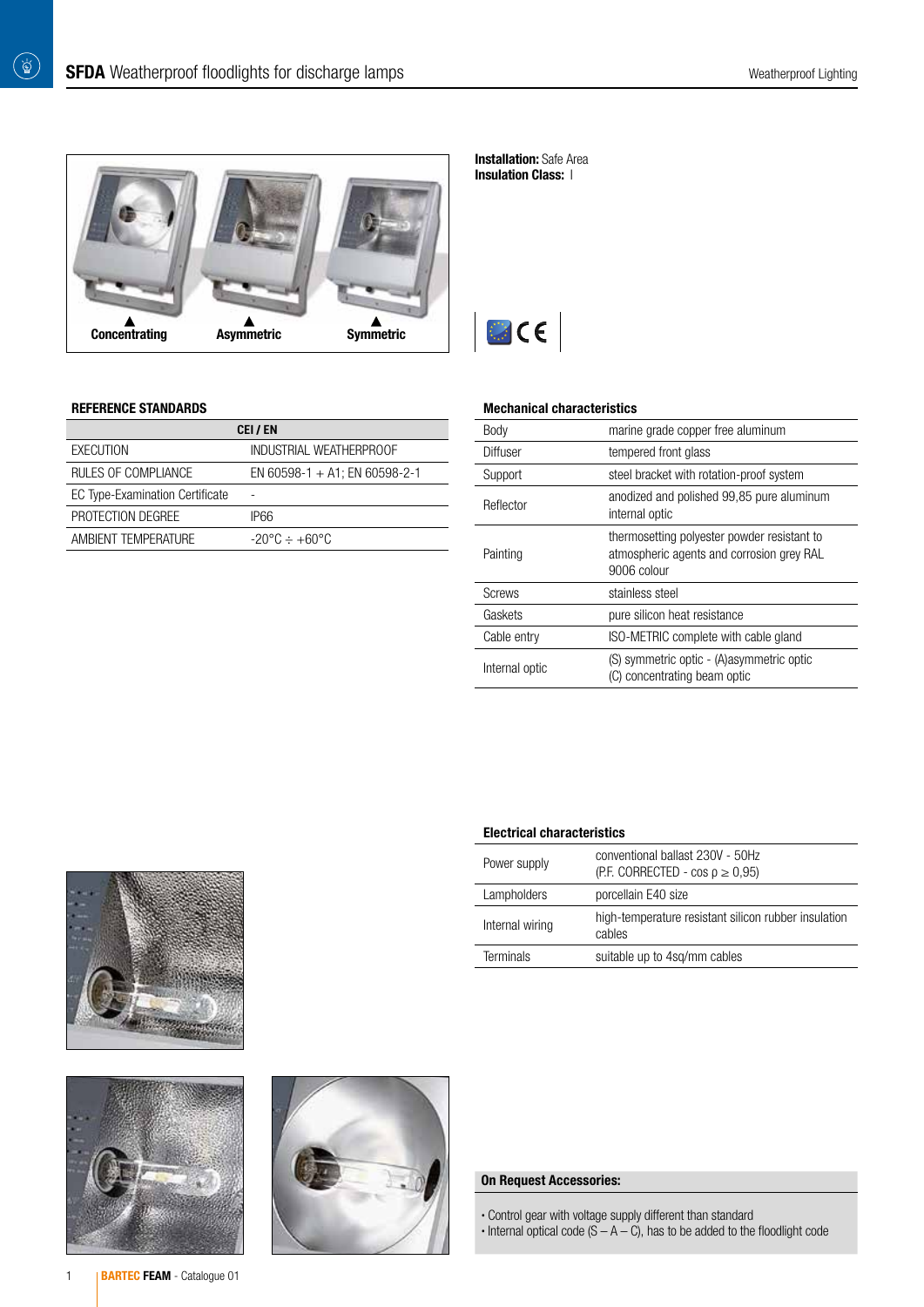### Technical data

| CODE | <b>AMP</b> | <b>TEMPERATURE CLASS</b><br>(GAS) | <b>TEMPERATURE CLASS</b><br>(DUSTS) | <b>LAMPHOLDER SIZE</b> | <b>CABLE ENTRY WITH</b><br><b>CABLE GLAND</b> | <b>DETAIL</b> |
|------|------------|-----------------------------------|-------------------------------------|------------------------|-----------------------------------------------|---------------|
|      |            |                                   |                                     |                        |                                               |               |

| <b>FLOOLIGHT FOR HIGH PRESSURE MERCURY VAPOUR LAMP - POWER SUPPLY 230V 50Hz</b> |       |  |                          |        |             |  |
|---------------------------------------------------------------------------------|-------|--|--------------------------|--------|-------------|--|
| SFDA#250HG                                                                      | 250 W |  |                          | $E-40$ | 1 x ISO-M20 |  |
| SFDA#400HG                                                                      | 400 W |  | $\overline{\phantom{a}}$ |        |             |  |

Note: Available with symmetric optical only

| <b>FLOODLIGHT FOR METAL HALIDE LAMP - POWER SUPPLY 230V 50Hz</b> |       |                          |  |        |             |                |
|------------------------------------------------------------------|-------|--------------------------|--|--------|-------------|----------------|
| SFDA#150MH-*                                                     | 150W  |                          |  |        |             |                |
| SFDA#250MH-*                                                     | 250 W | $\overline{\phantom{a}}$ |  | $E-40$ | 1 x ISO-M20 | $\overline{A}$ |
| SFDA#400MH-*                                                     | 400 W |                          |  |        |             |                |

| <b>FLOODLIGHT FOR HIGH PRESSURE SODIUM LAMP - POWER SUPPLY 230V 50Hz</b> |       |                          |                          |        |             |  |
|--------------------------------------------------------------------------|-------|--------------------------|--------------------------|--------|-------------|--|
| SFDA#150HPNA-*                                                           | 150W  |                          |                          |        |             |  |
| SFDA#250HPNA-*                                                           | 250W  | $\overline{\phantom{a}}$ | $\overline{\phantom{a}}$ | $E-40$ | 1 x ISO-M20 |  |
| SFDA#400HPNA-*                                                           | 400 W |                          |                          |        |             |  |

(\*) INTERNAL OPTICAL BEAM: (S) SYMMETRIC BEAM - (A) ASYMMETRIC BEAM - (C) CONCENTRATING BEAM SAMPLE: SFDA#400MH-S = FLOODLIGHT 400W METAL HALIDE WITH SYMMETRIC OPTICAL BEAM

### Technical features

| <b>CODE</b>  | $A$ [mm] | $B$ [mm] | $C$ [mm] | $D$ [mm] | <b>WEIGHT [Kg]</b> | <b>CABLE ENTRY</b> | <b>DETAIL</b> |
|--------------|----------|----------|----------|----------|--------------------|--------------------|---------------|
| SFDA#250HG   | 544      | 461      | 430      | 180      | 8,80               | 1 x ISO-M20        | A             |
| SFDA#400HG   | 544      | 461      | 430      | 180      | 9,10               | 1 x ISO-M20        | Α             |
| SFDA#150MH   | 544      | 461      | 430      | 180      | 9,50               | 1 x ISO-M20        | A             |
| SFDA#250MH   | 544      | 461      | 430      | 180      | 9,70               | 1 x ISO-M20        | Α             |
| SFDA#400MH   | 544      | 461      | 430      | 180      | 11,00              | 1 x ISO-M20        | A             |
| SFDA#150HPNA | 544      | 461      | 430      | 180      | 10,50              | 1 x ISO-M20        | A             |
| SFDA#250HPNA | 544      | 461      | 430      | 180      | 11,10              | 1 x ISO-M20        | A             |
| SFDA#400HPNA | 544      | 461      | 430      | 180      | 12,30              | 1 x ISO-M20        | A             |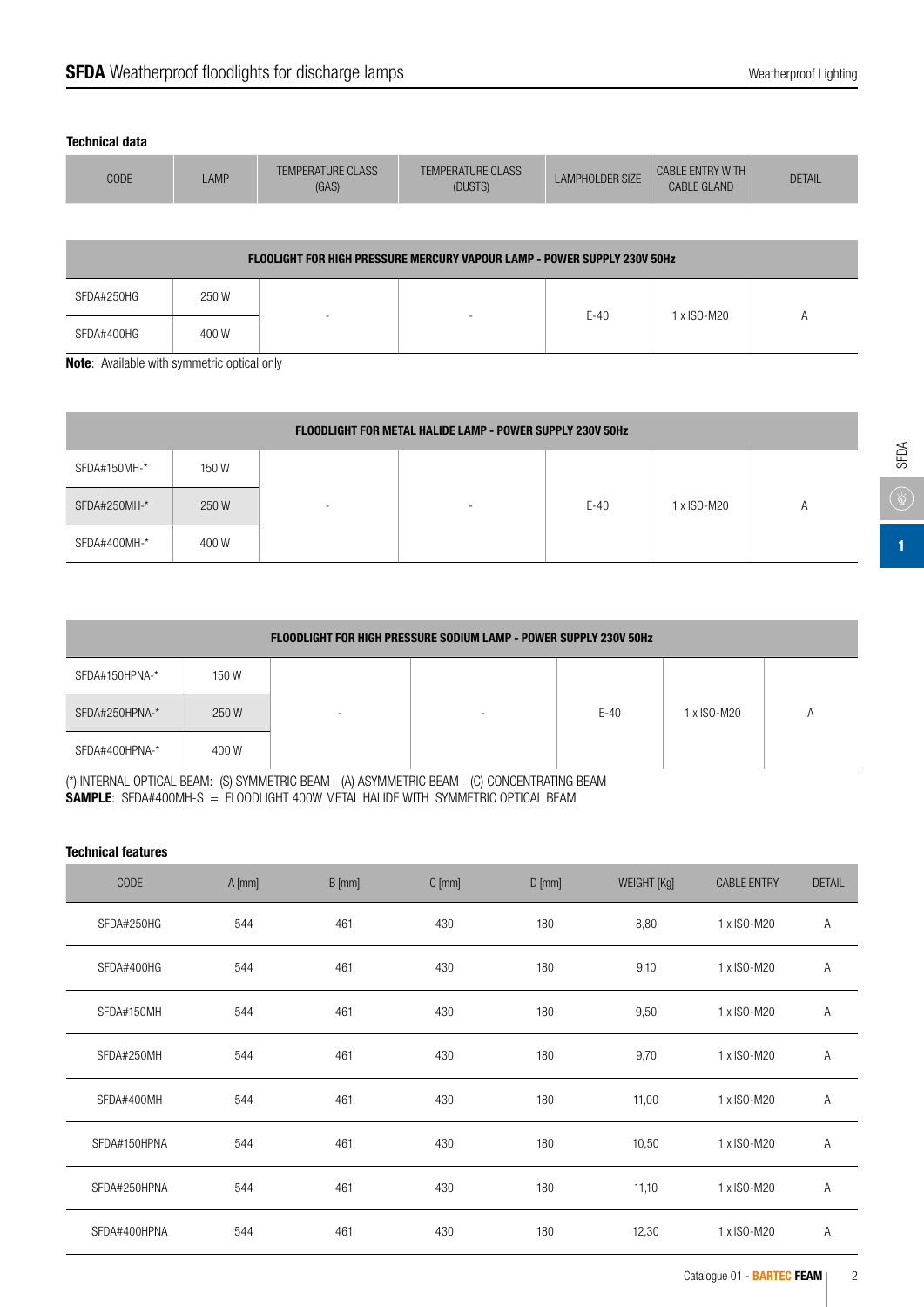# Reference details



# SFDA Polar diagrams - photometric data